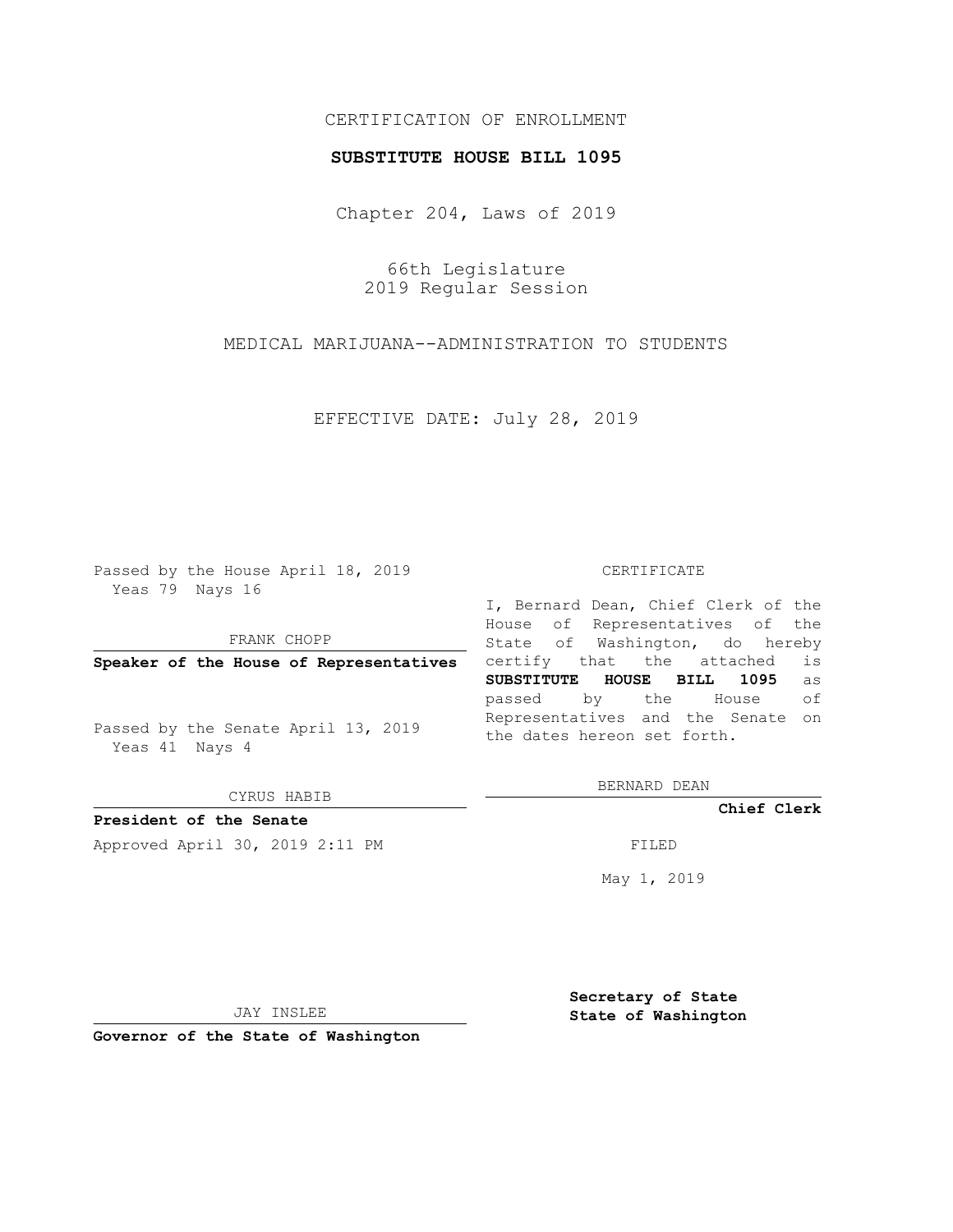## **SUBSTITUTE HOUSE BILL 1095**

AS AMENDED BY THE SENATE

Passed Legislature - 2019 Regular Session

# **State of Washington 66th Legislature 2019 Regular Session**

**By** House Health Care & Wellness (originally sponsored by Representatives Blake, Walsh, and Jinkins)

READ FIRST TIME 02/05/19.

 AN ACT Relating to the administration of marijuana to students for medical purposes; amending RCW 69.51A.060; adding a new section to chapter 28A.210 RCW; adding a new section to chapter 69.51A RCW; 4 and adding a new section to chapter 28A.300 RCW.

5 BE IT ENACTED BY THE LEGISLATURE OF THE STATE OF WASHINGTON:

6 NEW SECTION. **Sec. 1.** A new section is added to chapter 28A.210 7 RCW to read as follows:

 (1) A school district must permit a student who meets the requirements of RCW 69.51A.220 to consume marijuana-infused products for medical purposes on school grounds, aboard a school bus, or while attending a school-sponsored event in accordance with the school 12 district's policy adopted under this section.

 (2) Upon the request of a parent or guardian of a student who meets the requirements of RCW 69.51A.220, the board of directors of a school district shall adopt a policy to authorize parents or guardians to administer marijuana-infused products to a student for medical purposes while the student is on school grounds, aboard a school bus, or attending a school-sponsored event. The policy must, 19 at a minimum:

20 (a) Require that the student be authorized to use marijuana-21 infused products for medical purposes pursuant to RCW 69.51A.220 and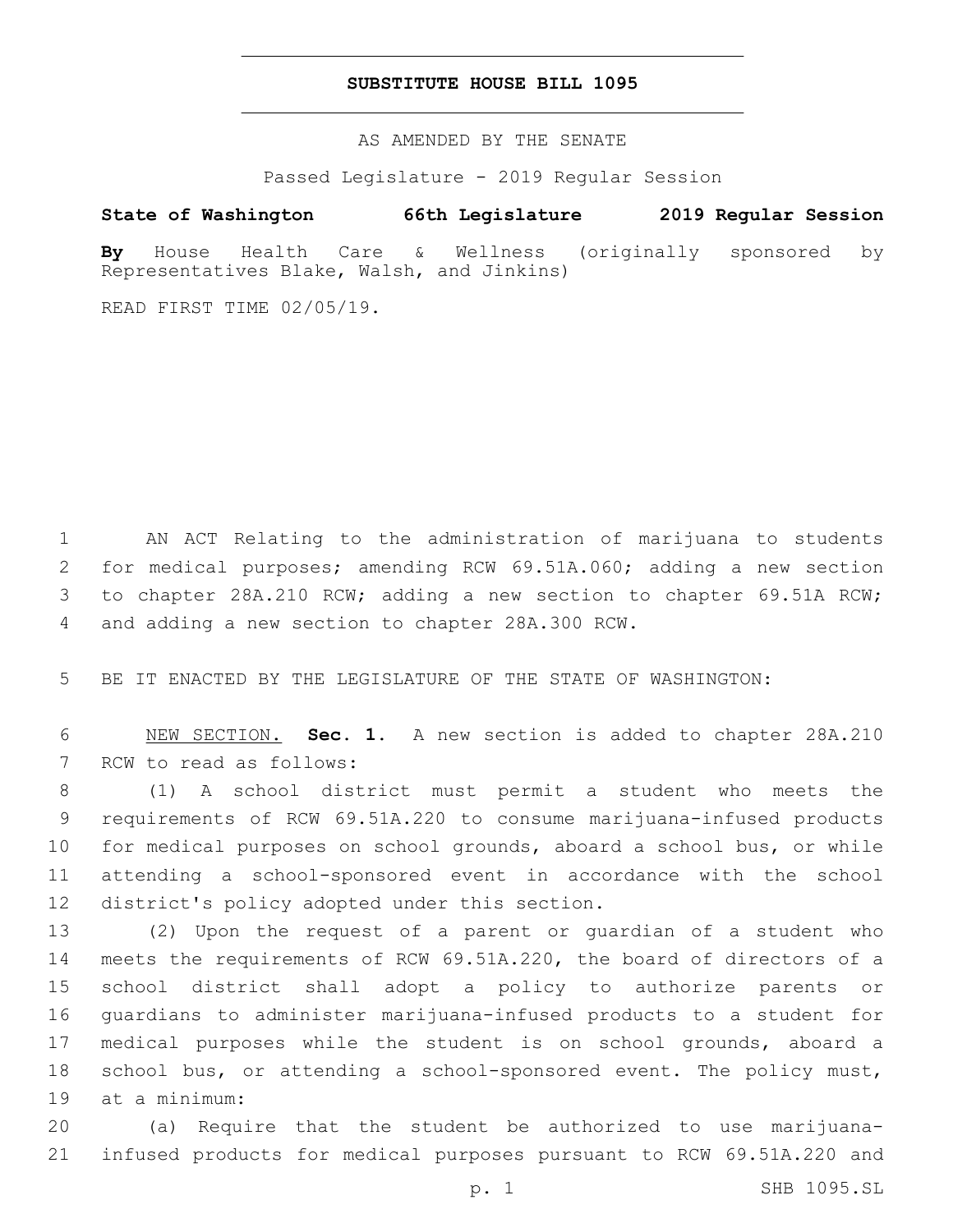that the parent or guardian acts as the designated provider for the student and assists the student with the consumption of the marijuana while on school grounds, aboard a school bus, or attending a school-4 sponsored event;

 (b) Establish protocols for verifying the student is authorized to use marijuana for medical purposes and the parent or guardian is acting as the designated provider for the student pursuant to RCW 69.51A.220. The school may consider a student's and parent's or guardian's valid recognition cards to be proof of compliance with RCW 10 69.51A.220;

 (c) Expressly authorize parents or guardians of students who have been authorized to use marijuana for medical purposes to administer marijuana-infused products to the student while the student is on school grounds at a location identified pursuant to (d) of this subsection (2), aboard a school bus, or attending a school-sponsored 16 event;

 (d) Identify locations on school grounds where marijuana-infused 18 products may be administered; and

 (e) Prohibit the administration of medical marijuana to a student by smoking or other methods involving inhalation while the student is on school grounds, aboard a school bus, or attending a school-22 sponsored event.

 (3) School district officials, employees, volunteers, students, and parents and guardians acting in accordance with the school district policy adopted under subsection (2) of this section may not be arrested, prosecuted, or subject to other criminal sanctions, or civil or professional consequences for possession, manufacture, or delivery of, or for possession with intent to manufacture or deliver marijuana under state law, or have real or personal property seized or forfeited for possession, manufacture, or delivery of, or possession with intent to manufacture or deliver marijuana under 32 state law.

 (4) For the purposes of this section, "marijuana-infused products" has the meaning provided in RCW 69.50.101.

 NEW SECTION. **Sec. 2.** A new section is added to chapter 69.51A 36 RCW to read as follows:

 A school district must permit a student who meets the requirements of RCW 69.51A.220 to consume marijuana-infused products on school grounds, aboard a school bus, or while attending a school-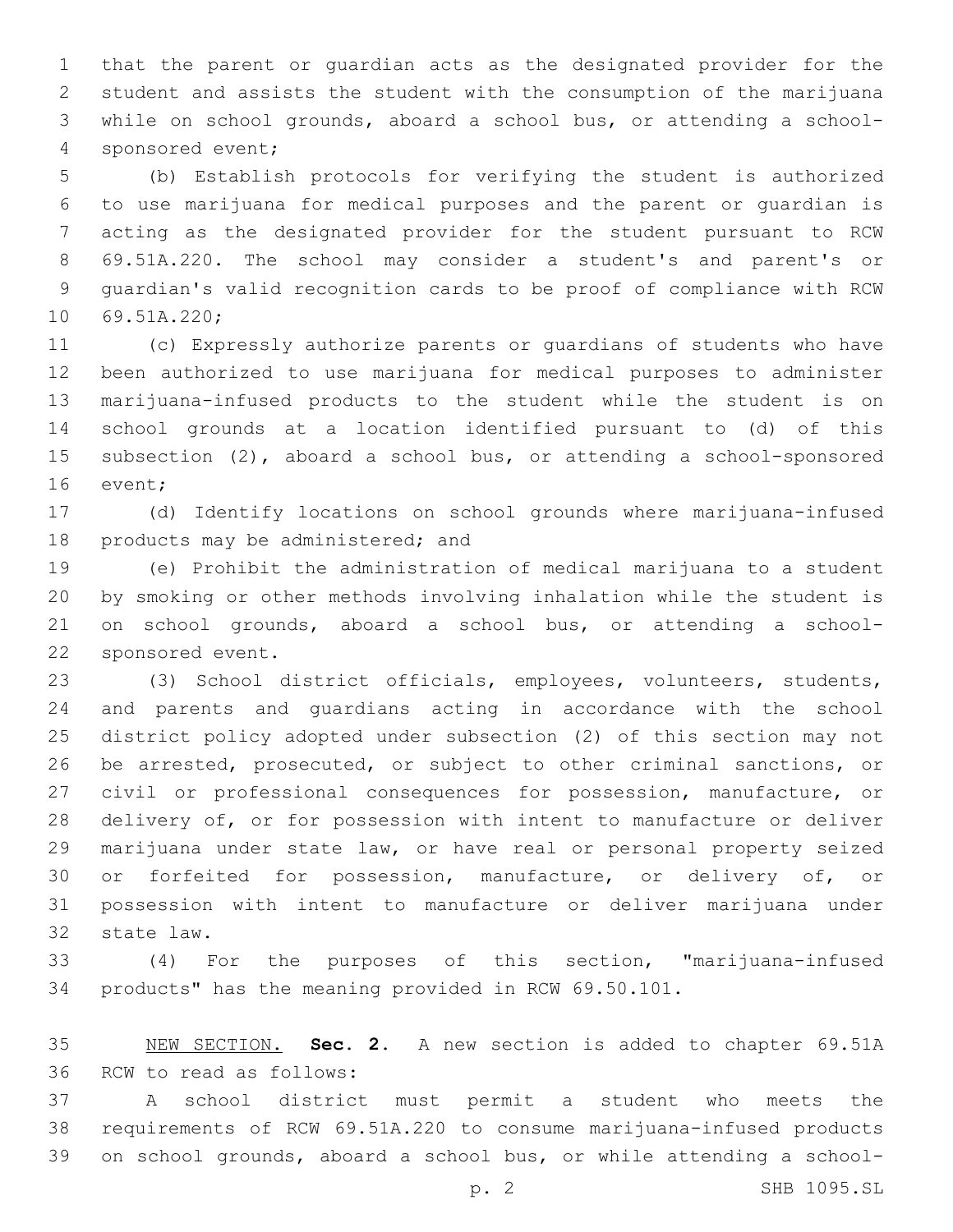sponsored event. The use must be in accordance with school policy relating to medical marijuana use on school grounds, aboard a school bus, or while attending a school-sponsored event, as adopted under 4 section 1 of this act.

 **Sec. 3.** RCW 69.51A.060 and 2015 c 70 s 31 are each amended to read as follows:6

 (1) It shall be a class 3 civil infraction to use or display medical marijuana in a manner or place which is open to the view of 9 the general public.

 (2) Nothing in this chapter establishes a right of care as a covered benefit or requires any state purchased health care as defined in RCW 41.05.011 or other health carrier or health plan as defined in Title 48 RCW to be liable for any claim for reimbursement for the medical use of marijuana. Such entities may enact coverage or noncoverage criteria or related policies for payment or nonpayment of 16 medical marijuana in their sole discretion.

 (3) Nothing in this chapter requires any health care professional to authorize the medical use of marijuana for a patient.

 (4) Nothing in this chapter requires any accommodation of any on-20 site medical use of marijuana in any place of employment,  $((\frac{1}{11} + \frac{1}{21})$ 21 school bus or on any school grounds,)) in any youth center, in any correctional facility, or smoking marijuana in any public place or 23 hotel or motel. ((However, a school may permit a minor who meets the requirements of RCW 69.51A.220 to consume marijuana on school grounds. Such use must be in accordance with school policy relating 26 to medication use on school grounds.))

 (5) Nothing in this chapter authorizes the possession or use of marijuana, marijuana concentrates, useable marijuana, or marijuana-29 infused products on federal property.

 (6) Nothing in this chapter authorizes the use of medical marijuana by any person who is subject to the Washington code of 32 military justice in chapter 38.38 RCW.

 (7) Employers may establish drug-free work policies. Nothing in this chapter requires an accommodation for the medical use of marijuana if an employer has a drug-free workplace.

 (8) No person shall be entitled to claim the protection from arrest and prosecution under RCW 69.51A.040 or the affirmative defense under RCW 69.51A.043 for engaging in the medical use of marijuana in a way that endangers the health or well-being of any

p. 3 SHB 1095.SL